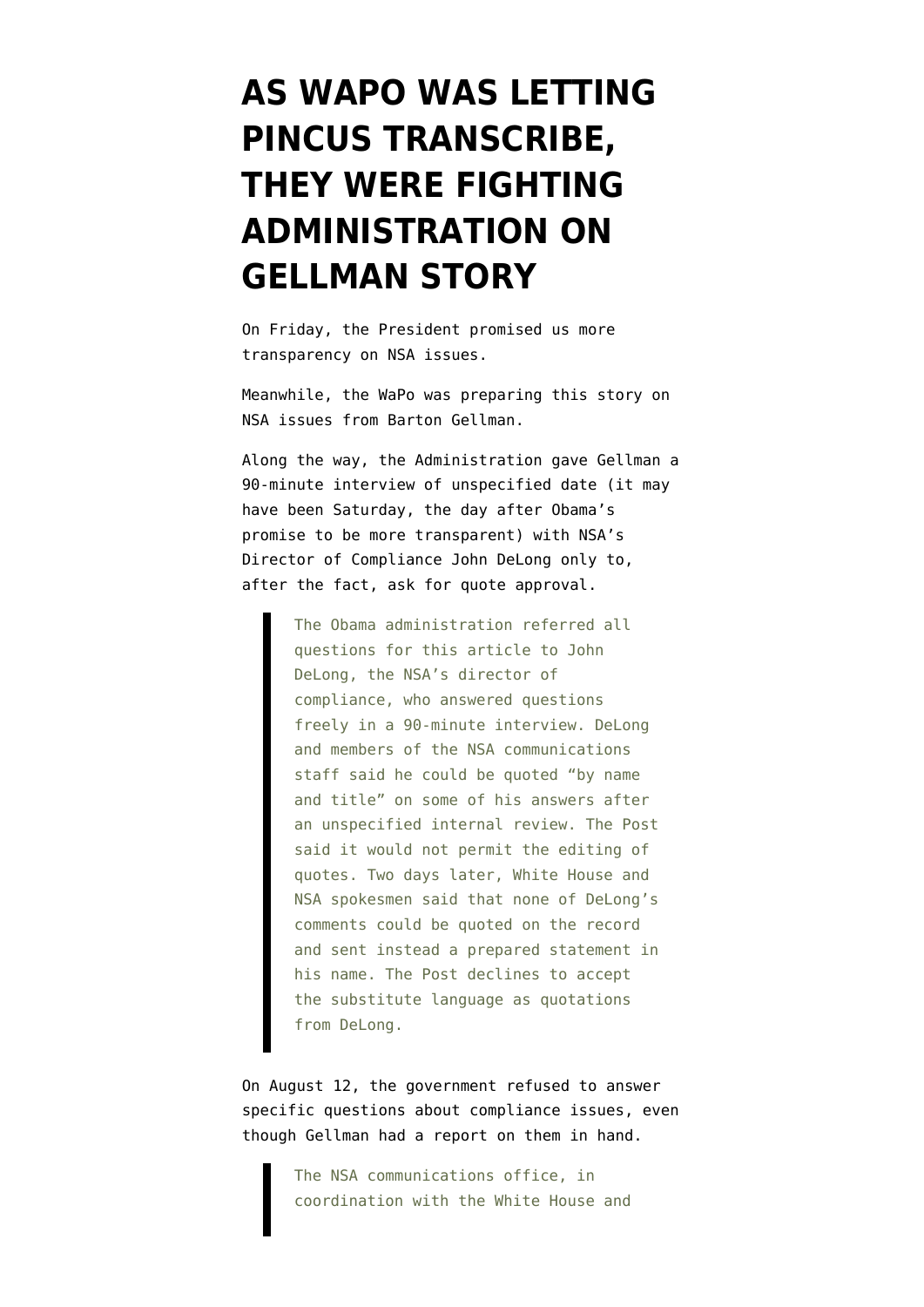Director of National Intelligence, declined to answer questions about the number of violations of the rules, regulations and court-imposed standards for protecting the privacy of Americans, including whether the trends are up or down. Spokesmen provided the following prepared statement.

Then, on August 14, it offered this statement in response to specific questions about the FISA Court finding NSA to have violated the Fourth Amendment in October 2011.

> In July 2012, Director of National Intelligence [James R.] Clapper declassified certain statements about the government's implementation of Section 702 in order to inform the public and congressional debate relating to reauthorization of the FISA Amendments Act (FAA). Those statements acknowledged that the Foreign Intelligence Surveillance Court (FISC) had determined that "some collection carried out pursuant to the Section 702 minimization procedures used by the government was unreasonable under the Fourth Amendment."

> The FISC's finding was with respect to a very specific and highly technical aspect of the National Security Agency's 702 collection. Once the issue was identified and fully understood, it was reported immediately to the FISC and Congress. In consultation with the FISC, the Department of Justice, NSA, and the Office of the Director of National Intelligence worked to address the concerns identified by the FISC by strengthening the NSA minimization procedures, thereby enhancing privacy protections for U.S. persons. The FISC has continued to approve the collection as consistent with the statute and reasonable under the Fourth Amendment.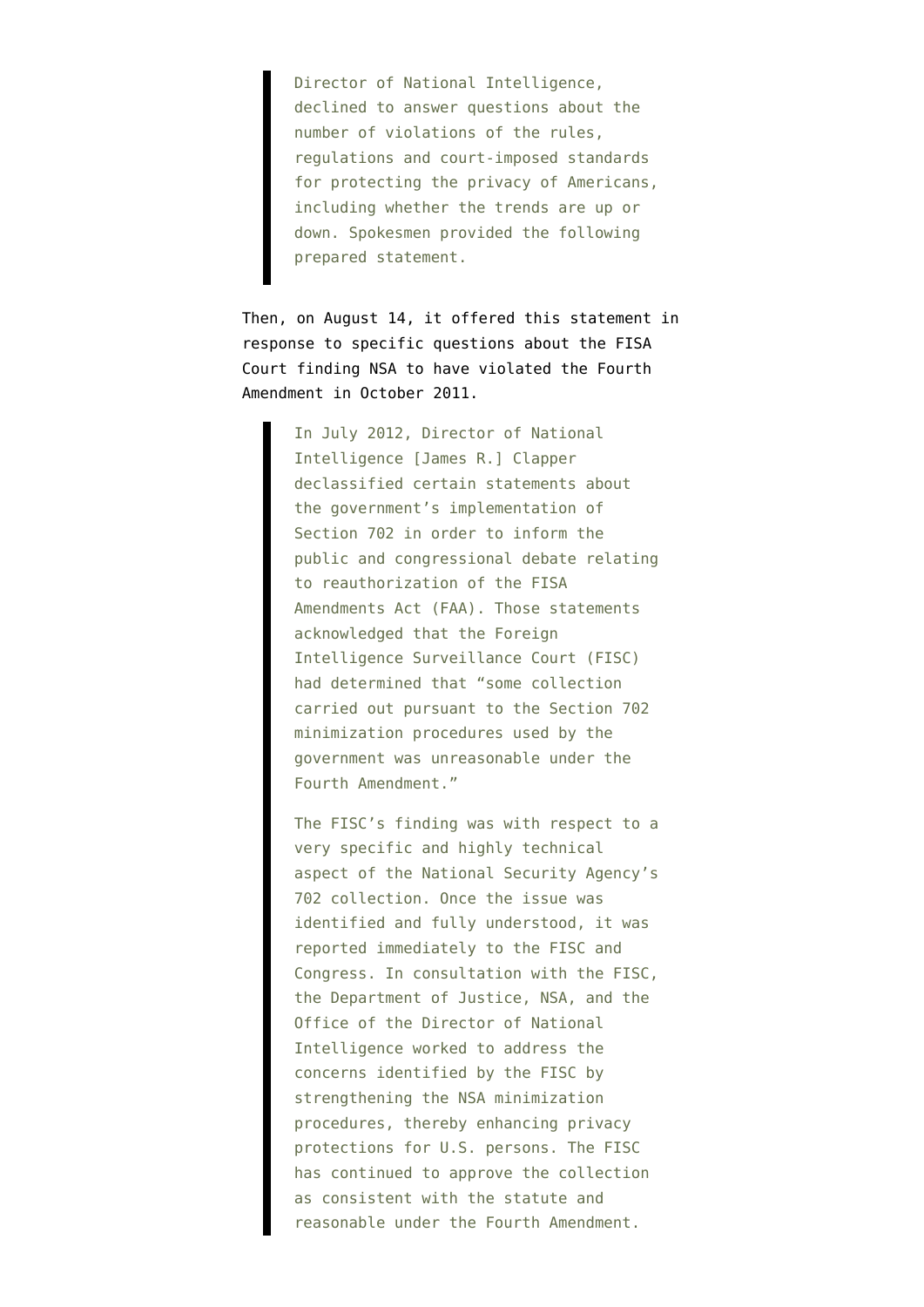I'm so old I remember when President Obama promised us more transparency.

But even as the WaPo was having these ridiculous conversations with the IC about data that Gellman had in hand, Walter Pincus [was writing](http://www.emptywheel.net/2013/08/15/there-are-two-more-issues-intelligence-officials-want-noted/) [this story.](http://www.emptywheel.net/2013/08/15/there-are-two-more-issues-intelligence-officials-want-noted/)

> It's time for the intelligence community to have its side of the debate over the National Security Agency's collection programs explained.

```
[snip]
```
Such transparency is useless if the news media do not pass it on to the public. Few, if any, major news outlets carried any of the details from the Justice and NSA papers.

[snip]

Intelligence officials say that if the U.S. media do not provide what the government claims are the facts underlying what critics and supporters say, the public cannot understand the issue.

[snip]

There are two more issues intelligence officials want noted.

That is, even while IC officials were whining to Pincus that no one was spewing their propaganda, they were playing games with Gellman to try to influence his piece while not admitting he had a handful of documents on violations that proved them wrong.

Though none of that explains what this is, from Gellman's story.

> a senior NSA official said in an interview, speaking with White House permission on the condition of anonymity.